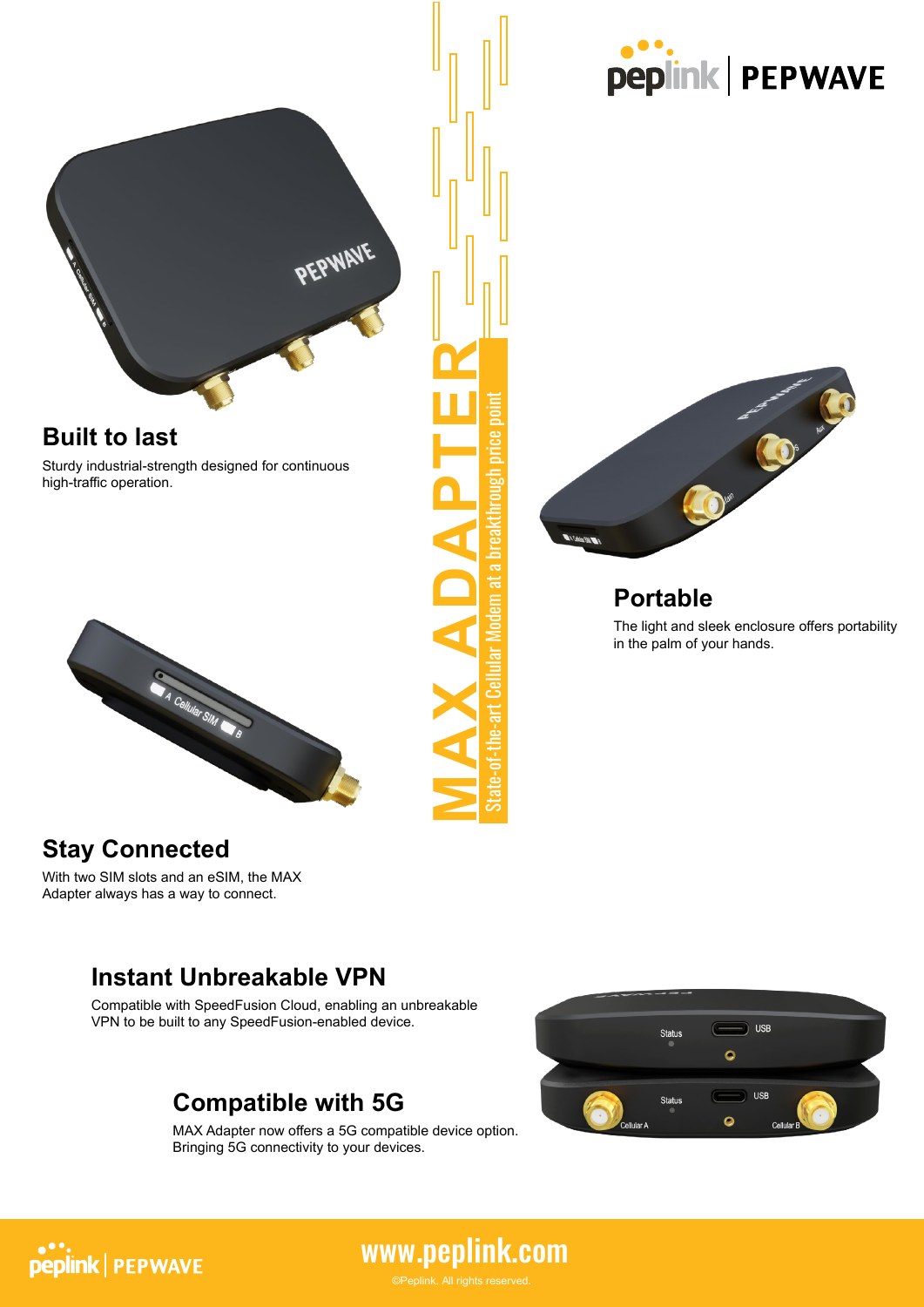### **Connect with**



## **Peplink Products**

Protect and reinforce products with a USB port and make it a 5G/LTE WAN.

œ

 $\sqrt{\mu}$ 



# **Windows & Linux\* Devices**

Providing 5G/LTE connectivity for Windows and Linux devices on-the-go.

\* For users on the Linux, please refer to our MAX Adapter user manual to set up.





**OR**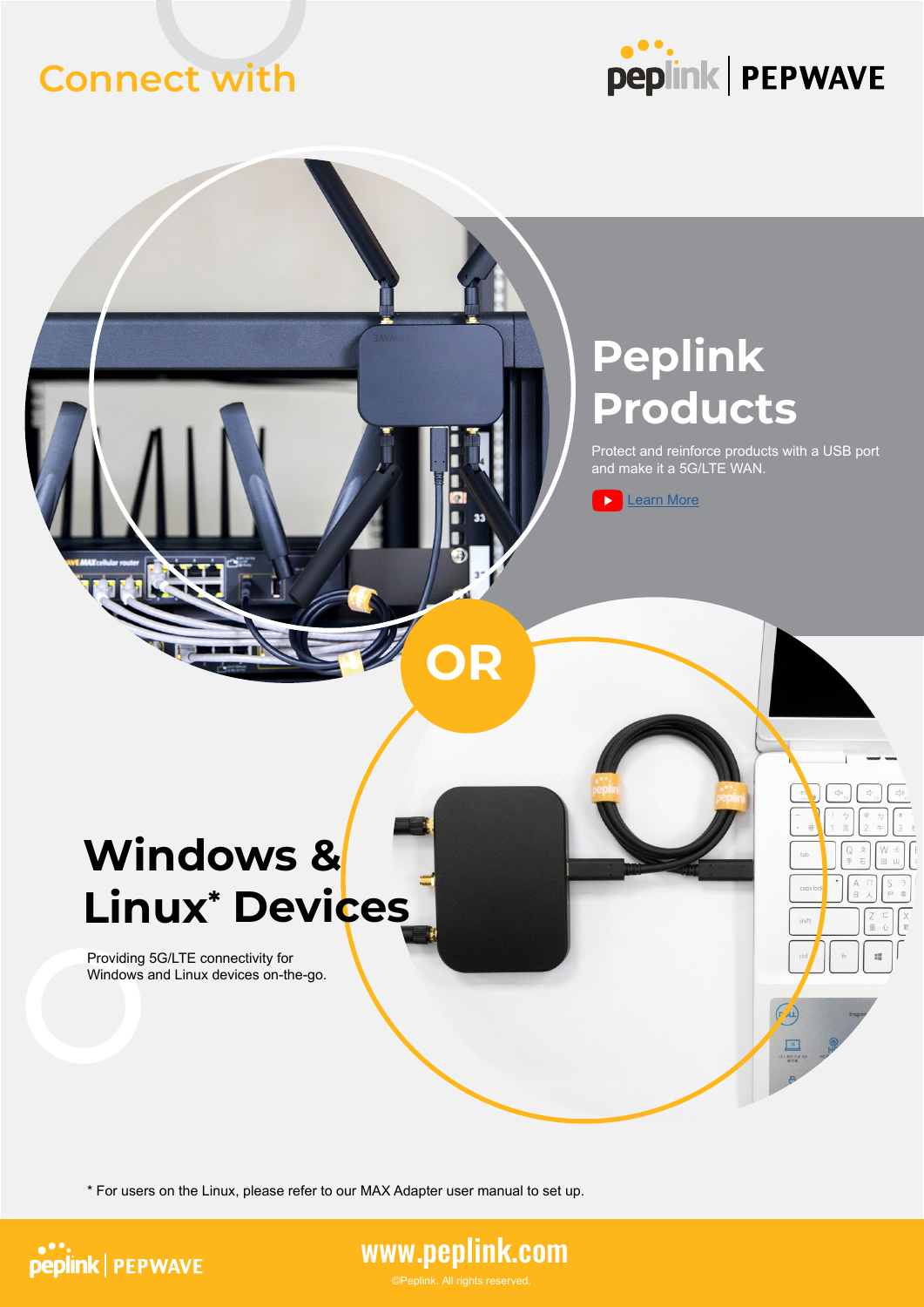## **MAX Adapter 5<sub>G</sub>**





#### **Specifications**

| <b>Cellular WAN Interfaces</b>     | Single 5G Modem                                          | Weight                       | 120q                                               |
|------------------------------------|----------------------------------------------------------|------------------------------|----------------------------------------------------|
| <b>Redundant SIM Slot</b>          | <b>Yes</b>                                               | <b>Operating Temperature</b> | $32^{\circ} - 104^{\circ}$ F / 0° $- 40^{\circ}$ C |
| Downlink/Uplink<br><b>Datarate</b> | 5G: 4 Gbps / 700 Mbps<br>LTE CAT-20: 2 Gbps / 150 Mbps   | <b>Humidity</b>              | $15\% - 95\%$ (non-condensing)                     |
|                                    |                                                          | Warranty                     | 1-Year Limited Warranty                            |
| <b>Antenna Connectors</b>          | 4x SMA Cellular                                          | <b>Certifications</b>        | FCC, CE, IC                                        |
| <b>Power Input</b>                 | 5V USB-C                                                 | <b>Package Content</b>       | MAX Adapter,                                       |
| <b>Power Consumption</b>           | 5W (nominal), 10W (max.)                                 |                              | 4x 2dBi Cellular Antennas.<br>USB-C power cable    |
| <b>Dimensions</b>                  | 3.9 x 2.8 x 0.6 inches /<br>$100 \times 71 \times 15$ mm |                              |                                                    |

#### **Ordering information**

| <b>Product Code</b> | <b>Carrier / Category</b> | 5G Bands                                                                                                         | <b>LTE Bands</b>                                                                                                                                       |
|---------------------|---------------------------|------------------------------------------------------------------------------------------------------------------|--------------------------------------------------------------------------------------------------------------------------------------------------------|
| MAX-ADP-5GH-T       | Global / 5G               | 5G (NSA) Sub 6Ghz:<br>n1, n2, n3, n5, n28, n41,<br>n66, n71, n77, n78, n79<br>5G (SA) Sub 6Ghz:<br>n77, n78, n79 | B1, B2, B3, B4, B5, B7, B8, B12, B13,<br>B14, B17, B18, B19, B20, B25, B26,<br>B28, B29, B30, B32, B34, B38, B39,<br>B40, B41, B42, B46, B48, B66, B71 |



### www.peplink.com